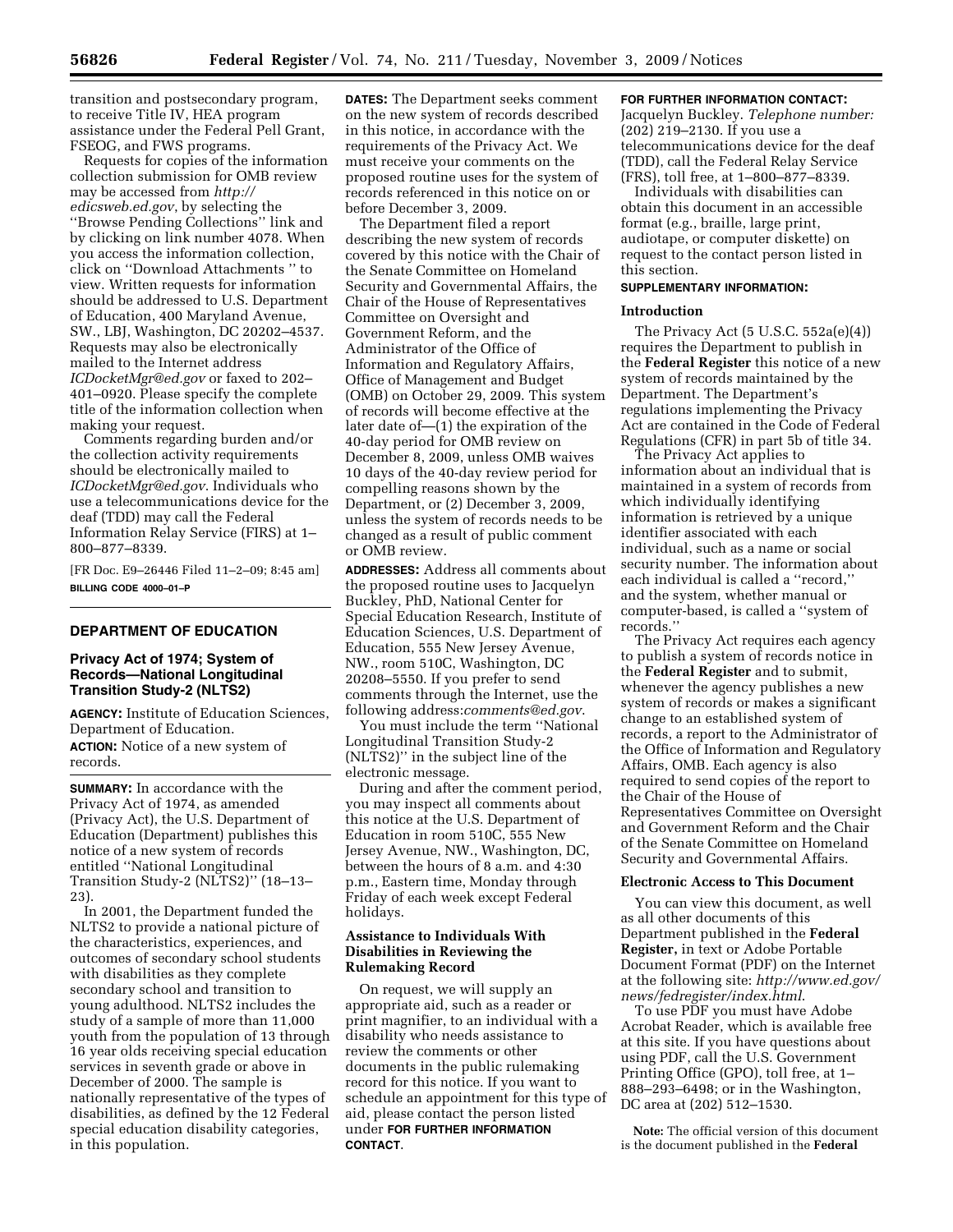**Register.** Free Internet access to the official edition of the **Federal Register** and the Code of Federal Regulations is available on GPO Access at: *http://www.gpoaccess.gov/nara.* 

Dated: October 29, 2009.

### **John Q. Easton,**

*Director, Institute of Education Sciences.*  For the reasons discussed in the preamble, the Director of the Institute of Education Sciences (IES) of the U.S. Department of Education (Department) publishes a notice of a new system of records to read as follows:

# **SYSTEM NUMBER:**

18–13–23

#### **SYSTEM NAME:**

National Longitudinal Transition Study-2 (NLTS2)

# **SECURITY CLASSIFICATION:**

None.

### **SYSTEM LOCATIONS:**

(1) SRI International, 333 Ravenswood Ave., Menlo Park, CA 94025–3493. (Contractor)

(2) Research Triangle Institute (RTI), 3040 Cornwallis Rd., Ragland Building, Research Triangle Park, NC 27709–2194. (Subcontractor to SRI)

### **CATEGORIES OF INDIVIDUALS COVERED BY THE SYSTEM:**

The NLTS2 system contains records of a sample of more than 11,000 youth from the population of 13 through 16 year olds receiving special education services in seventh grade or above in December of 2000. The sample is nationally representative of the types of disabilities, as defined by the 12 Federal special education disability categories, in this population.

## **CATEGORIES OF RECORDS IN THE SYSTEM:**

This system of records contains responses to surveys and interviews administered to students, parents, guardians, administrators, and teachers. The responses may include a student's background and demographic data (e.g., ethnicity, primary language spoken in the student's home), educational experiences, employment experiences, finances, aspirations, plans and goals, family variables (e.g., household income, number of adults living in the household, parental expectations for youth to attend postsecondary school), school characteristics, school programs, classroom experiences, adult services and supports, and early adult outcomes in employment, education, independence, and social domains. Records in this system of records also may include the student's achievement test scores and high school transcript data.

# **AUTHORITY FOR MAINTENANCE OF THE SYSTEM:**

The evaluation being conducted is authorized under sections 171(b) and 173 of the Education Sciences Reform Act of 2002 (ESRA) (20 U.S.C. 9561(b) and 9563) and section 664(e) of the Individuals with Disabilities Education Act (20 U.S.C. 1464(e)).

#### **PURPOSE(S):**

The information contained in the records maintained in this system is used for the following purpose:

To describe the critical influences, contexts, and educational and post-high school experiences for students with disabilities as they complete secondary education and transition to adulthood. Specifically, this study will examine the sample group of secondary students in special education and: (a) Describe the characteristics of these students and their households; (b) describe these students' secondary school experiences in special education, including their experiences in school, school programs, related services, and extracurricular activities; (c) describe the experiences of these students once they leave secondary school, including their experiences in adult programs and services and social activities; (d) measure the secondary school and postschool outcomes of these students in the education, employment, social, and residential domains; and, e) identify factors in these students' secondary school and post-school experiences that contribute to more positive outcomes.

#### **ROUTINE USES OF RECORDS MAINTAINED IN THE SYSTEM, INCLUDING CATEGORIES OF USERS AND THE PURPOSES OF SUCH USES:**

The Department may disclose information contained in a record in this system of records under the routine uses listed in this system of records without the consent of the individual if the disclosure is compatible with the purposes for which the record was collected. The Department may make these disclosures on a case-by-case basis, or, if the Department has complied with the computer matching requirements of the Computer Matching and Privacy Protection Act of 1988, as amended, under a computer matching agreement. Any disclosure of individually identifiable information from a record in this system must also comply with the requirements of section 183 of the ESRA (20 U.S.C. 9573) providing for confidentiality standards that apply to all collection, reporting and publication of data by IES.

*Contract Disclosure.* If the Department contracts with an entity for the purpose of performing any function that requires disclosure of records in this system to

employees of the contractor, the Department may disclose the records to only those employees. Before entering into such a contract, the Department will require the contractor to maintain Privacy Act safeguards, as required under 5 U.S.C. 552a(m), with respect to the records in the system.

#### **DISCLOSURE TO CONSUMER REPORTING AGENCIES:**

None.

## **POLICIES AND PRACTICES FOR STORING, RETRIEVING, ACCESSING, RETAINING, AND DISPOSING OF RECORDS IN THE SYSTEM: STORAGE:**

Records are maintained in a database on the contractors' secure servers and in other electronic storage media. Respondent name and contact information is stored separately from the rest of the data collected in this system.

#### **RETRIEVABILITY:**

Records in this system are indexed by a unique number assigned to each individual, which is cross-referenced by the individual's name. Records are retrieved by the individual's name or by the unique number.

#### **SAFEGUARDS:**

Access to the records is limited to authorized personnel who are briefed regarding confidentiality of the data, are required to sign a written statement attesting to their understanding of the significance of the confidentiality requirement, and have received Department of Education security clearances.

All physical access to the contractor and subcontractor sites where this system of records is maintained, is controlled and monitored by security personnel who check each individual entering the buildings for his or her employee or visitor badge.

The computer systems employed by the contractor and subcontractor offer a high degree of resistance to tampering and circumvention. Security systems limit data access to contract staff on a ''need to know'' basis, and control each individual user's ability to access and alter records within the system.

The contractor and subcontractor employees who ''maintain'' (including collect, maintain, use, or disseminate) data in this system of records must comply with the requirements of the confidentiality standards in section 183 of the ESRA (20 U.S.C. 9573).

## **RETENTION AND DISPOSAL:**

In accordance with Part 3, Item 4.b (NC–12–75–1, Item 10b) of the Department's Records Disposition